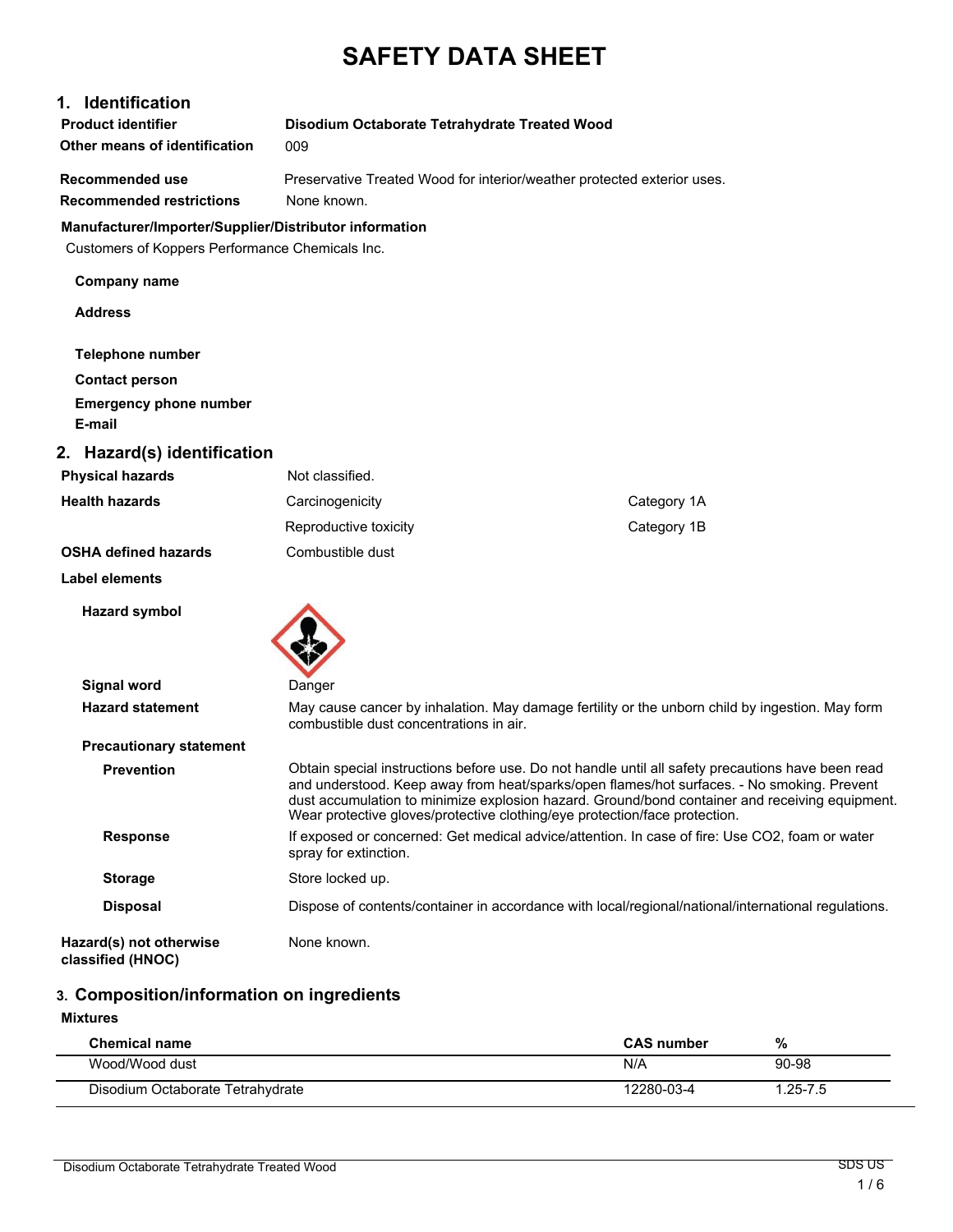| <b>Composition comments</b>                                                  | Depending on the additives applied to the treating solution, this wood may also contain <1% of mold<br>inhibitors, <1% of a wax emulsion, and <1% of a colorant. Components not listed are either<br>non-hazardous or are below reportable limits.                                                                                                                                                                                                                                                                                                                           |
|------------------------------------------------------------------------------|------------------------------------------------------------------------------------------------------------------------------------------------------------------------------------------------------------------------------------------------------------------------------------------------------------------------------------------------------------------------------------------------------------------------------------------------------------------------------------------------------------------------------------------------------------------------------|
| 4. First-aid measures                                                        |                                                                                                                                                                                                                                                                                                                                                                                                                                                                                                                                                                              |
| <b>Inhalation</b>                                                            | Move to fresh air. If breathing is difficult, give oxygen. Get medical attention immediately. Some<br>species may cause allergic respiratory reactions with asthma-like symptoms in sensitized<br>individuals.                                                                                                                                                                                                                                                                                                                                                               |
| <b>Skin contact</b>                                                          | Remove contaminated clothing. Wash skin thoroughly with soap and water for several minutes.<br>Prolonged contact with treated wood and/or treated wood dust, especially when freshly treated at<br>the plant, may cause irritation to the skin. Abrasive handling or rubbing of the treated wood may<br>increase skin irritation. Some wood species, regardless of treatment, may cause dermatitis or<br>allergic skin reactions in sensitized individuals. In case of rashes, wounds or other skin disorders:<br>Seek medical attention and bring along these instructions. |
| Eye contact                                                                  | Do not rub eye. Immediately flush eye(s) with plenty of water. Remove any contact lenses and<br>open eyelids wide apart. If eye irritation persists: Get medical advice/attention.                                                                                                                                                                                                                                                                                                                                                                                           |
| Ingestion                                                                    | Rinse mouth thoroughly if dust is ingested. Get medical attention if any discomfort continues.                                                                                                                                                                                                                                                                                                                                                                                                                                                                               |
| <b>Most important</b><br>symptoms/effects, acute and<br>delayed              | Wood dust: May cause nasal dryness, irritation and mucostasis. Coughing, wheezing, sneezing,<br>sinusitis and prolonged colds have also been reported. Depending on wood species may cause<br>respiratory sensitization and/or irritation. Symptoms can include irritation, redness, scratching of<br>the cornea, and tearing. May cause eczema-like skin disorders (dermatitis). Airborne treated or<br>untreated wood dust may cause nose, throat, or lung irritation and other respiratory effects.                                                                       |
| Indication of immediate<br>medical attention and special<br>treatment needed | Treat symptomatically. Respiratory ailments and pre-existing skin conditions may be aggravated<br>by exposure to wood dust.                                                                                                                                                                                                                                                                                                                                                                                                                                                  |
| <b>General information</b>                                                   | Ensure that medical personnel are aware of the material(s) involved, and take precautions to<br>protect themselves.                                                                                                                                                                                                                                                                                                                                                                                                                                                          |
| 5. Fire-fighting measures                                                    |                                                                                                                                                                                                                                                                                                                                                                                                                                                                                                                                                                              |
| Suitable extinguishing media                                                 | Carbon dioxide, regular foam, dry chemical, water spray, or water fog.                                                                                                                                                                                                                                                                                                                                                                                                                                                                                                       |
| Unsuitable extinguishing<br>media                                            | Do not use water jet as an extinguisher, as this will spread the fire.                                                                                                                                                                                                                                                                                                                                                                                                                                                                                                       |
| Specific hazards arising from<br>the chemical                                | Depending on moisture content, and more importantly, particle diameter and airborne<br>concentration, wood dust in a contained area may explode in the presence of an ignition source.<br>Wood dust may similarly deflagrate (combustion without detonation like an explosion) if ignited in<br>an open or loosely contained area. An airborne concentration of 40 grams (40,000 mg) of dust per<br>cubic meter of air is often used as the LEL for wood dusts. Reference NFPA Standards- 654 and<br>664 for guidance.                                                       |
| Special protective equipment<br>and precautions for firefighters             | Self-contained breathing apparatus and full protective clothing must be worn in case of fire.<br>Selection of respiratory protection for firefighting: follow the general fire precautions indicated in the<br>workplace.                                                                                                                                                                                                                                                                                                                                                    |
| <b>Fire-fighting</b><br>equipment/instructions                               | Use water spray to cool fire exposed surfaces and to protect personnel.                                                                                                                                                                                                                                                                                                                                                                                                                                                                                                      |
| 6. Accidental release measures                                               |                                                                                                                                                                                                                                                                                                                                                                                                                                                                                                                                                                              |
| Personal precautions,<br>protective equipment and<br>emergency procedures    | Eliminate all ignition sources (no smoking, flares, sparks, or flames in immediate area). Avoid<br>generation and spreading of dust. Avoid spread of dust. Avoid inhalation of dust. Provide adequate<br>ventilation. Wear appropriate personal protective equipment (See Section 8).                                                                                                                                                                                                                                                                                        |
| <b>Methods and materials for</b><br>containment and cleaning up              | Sweep or vacuum up spillage and collect in suitable container for disposal. If not possible, gently<br>moisten dust before it is collected with shovel, broom or the like. Containers must be labeled. For<br>waste disposal, see Section 13.                                                                                                                                                                                                                                                                                                                                |

**Environmental precautions** For good industrial practice avoid release to the environment.

# **7. Handling and storage**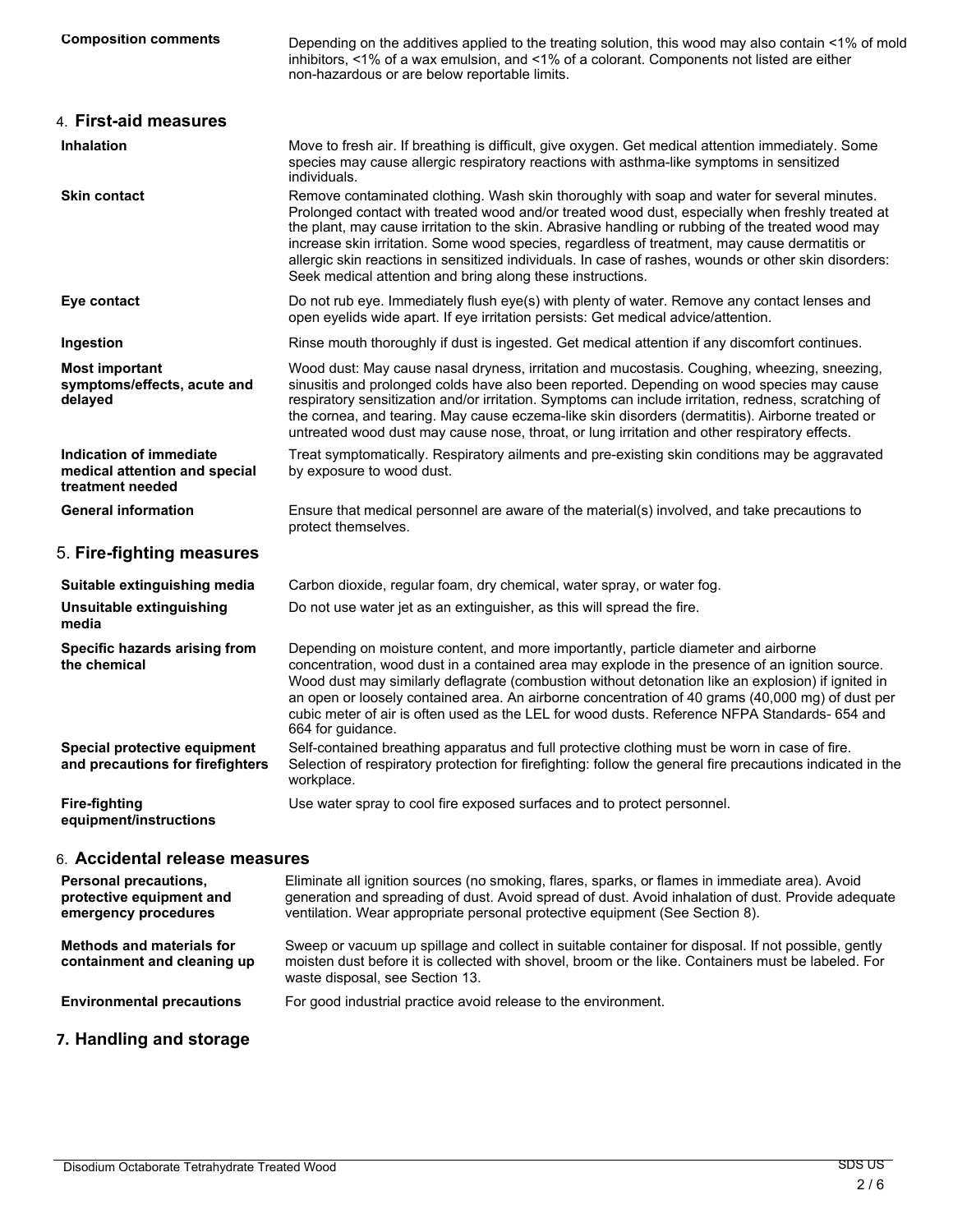Precautions for safe handling Avoid working with freshly treated wet wood. If not possible, wear long sleeve shirt, long pants and gloves when working with freshly treated wet wood. Clothing should be removed and replaced if it becomes wet due to contact with freshly treated wood. Avoid prolonged or repeated breathing of dust. Avoid contact with skin and eyes. Do not smoke. Do not burn preserved wood. Do not use preserved wood as mulch. Routine housekeeping should be instituted to ensure that dusts do not accumulate on surfaces.

**Conditions for safe storage, including any incompatibilities** Keep away from heat, sparks and open flame. Store in a dry, cool and well-ventilated place. Store away from incompatible materials (See Section 10).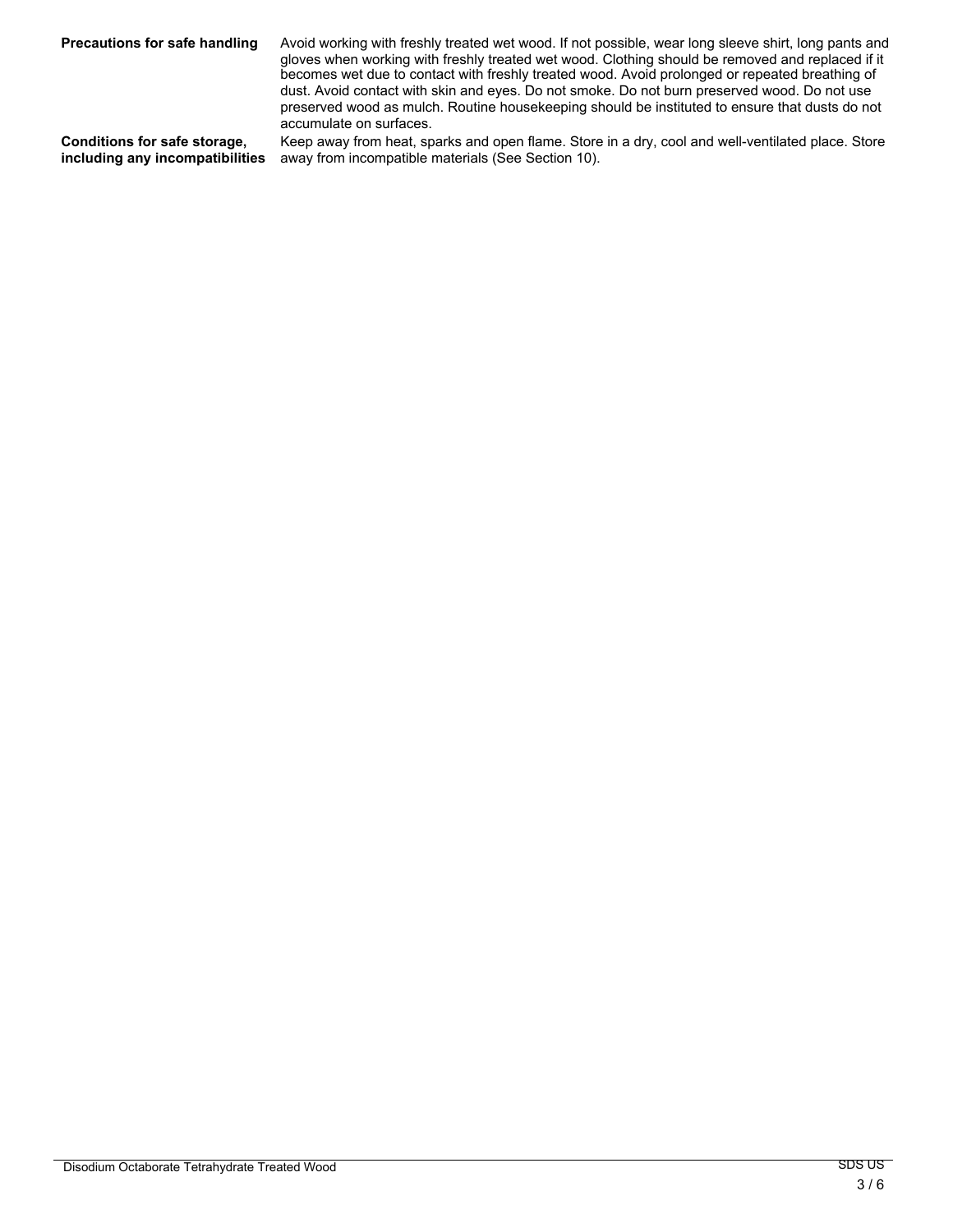# 8. **Exposure controls/personal protection**

#### **Occupational exposure limits**

| <b>US. OSHA</b>                                      |                                                                                                                                                                                                                                                                                                                                                                                                                                |                                                                                                                                                                                                                                                                                                                                                                                                                                                                                                                                                                                                                                                                                                                               |                     |
|------------------------------------------------------|--------------------------------------------------------------------------------------------------------------------------------------------------------------------------------------------------------------------------------------------------------------------------------------------------------------------------------------------------------------------------------------------------------------------------------|-------------------------------------------------------------------------------------------------------------------------------------------------------------------------------------------------------------------------------------------------------------------------------------------------------------------------------------------------------------------------------------------------------------------------------------------------------------------------------------------------------------------------------------------------------------------------------------------------------------------------------------------------------------------------------------------------------------------------------|---------------------|
| <b>Components</b>                                    | <b>Type</b>                                                                                                                                                                                                                                                                                                                                                                                                                    | Value                                                                                                                                                                                                                                                                                                                                                                                                                                                                                                                                                                                                                                                                                                                         | <b>Form</b>         |
| Disodium Octaborate Tetrahydrate (CAS<br>12280-03-4) | PEL                                                                                                                                                                                                                                                                                                                                                                                                                            | 5 mg/m $3$                                                                                                                                                                                                                                                                                                                                                                                                                                                                                                                                                                                                                                                                                                                    | Respirable dust.    |
| Wood/Wood dust (CAS N/A)                             | PEL                                                                                                                                                                                                                                                                                                                                                                                                                            | 5 mg/ $m3$                                                                                                                                                                                                                                                                                                                                                                                                                                                                                                                                                                                                                                                                                                                    | Respirable dust.    |
|                                                      |                                                                                                                                                                                                                                                                                                                                                                                                                                | 15 mg/m $3$                                                                                                                                                                                                                                                                                                                                                                                                                                                                                                                                                                                                                                                                                                                   | Total fraction.     |
| <b>ACGIH</b>                                         |                                                                                                                                                                                                                                                                                                                                                                                                                                |                                                                                                                                                                                                                                                                                                                                                                                                                                                                                                                                                                                                                                                                                                                               |                     |
| <b>Components</b>                                    | <b>Type</b>                                                                                                                                                                                                                                                                                                                                                                                                                    | <b>Value</b>                                                                                                                                                                                                                                                                                                                                                                                                                                                                                                                                                                                                                                                                                                                  | Form                |
| Wood/Wood dust (CAS N/A)                             | <b>TWA</b>                                                                                                                                                                                                                                                                                                                                                                                                                     | 1 mg/m <sup>3</sup>                                                                                                                                                                                                                                                                                                                                                                                                                                                                                                                                                                                                                                                                                                           | Inhalable fraction. |
| U.S. NIOSH: Pocket Guide to Chemical Hazards         |                                                                                                                                                                                                                                                                                                                                                                                                                                |                                                                                                                                                                                                                                                                                                                                                                                                                                                                                                                                                                                                                                                                                                                               |                     |
| <b>Components</b>                                    | <b>Type</b>                                                                                                                                                                                                                                                                                                                                                                                                                    | Value                                                                                                                                                                                                                                                                                                                                                                                                                                                                                                                                                                                                                                                                                                                         | Form                |
| Wood/Wood dust (CAS N/A)                             | <b>TWA</b>                                                                                                                                                                                                                                                                                                                                                                                                                     | 1 mg/m <sup>3</sup>                                                                                                                                                                                                                                                                                                                                                                                                                                                                                                                                                                                                                                                                                                           | Dust                |
| <b>Biological limit values</b>                       | No biological exposure limits noted for the ingredient(s).                                                                                                                                                                                                                                                                                                                                                                     |                                                                                                                                                                                                                                                                                                                                                                                                                                                                                                                                                                                                                                                                                                                               |                     |
| Appropriate engineering<br>controls                  | Provide sufficient general/local exhaust ventilation to maintain inhalation exposures below current<br>exposure limits and areas below explosive dust concentrations. Shower, hand and eye washing facilities<br>near the workplace are recommended.                                                                                                                                                                           |                                                                                                                                                                                                                                                                                                                                                                                                                                                                                                                                                                                                                                                                                                                               |                     |
|                                                      | Individual protection measures, such as personal protective equipment                                                                                                                                                                                                                                                                                                                                                          |                                                                                                                                                                                                                                                                                                                                                                                                                                                                                                                                                                                                                                                                                                                               |                     |
| <b>Eye/face protection</b>                           | Wear safety glasses with side shields or safety goggles when sawing or cutting.                                                                                                                                                                                                                                                                                                                                                |                                                                                                                                                                                                                                                                                                                                                                                                                                                                                                                                                                                                                                                                                                                               |                     |
| <b>Skin protection</b><br><b>Hand protection</b>     | When handling wood, wear leather or fabric gloves.                                                                                                                                                                                                                                                                                                                                                                             |                                                                                                                                                                                                                                                                                                                                                                                                                                                                                                                                                                                                                                                                                                                               |                     |
| Other                                                | Wear normal work clothes and safety shoes.                                                                                                                                                                                                                                                                                                                                                                                     |                                                                                                                                                                                                                                                                                                                                                                                                                                                                                                                                                                                                                                                                                                                               |                     |
| <b>Respiratory protection</b>                        | If engineering controls do not maintain airborne concentrations below recommended exposure limits<br>(where applicable) or to an acceptable level (in countries where exposure limits have not been<br>established), an approved respirator must be worn. Use a NIOSH-approved respirator if there is a<br>potential for exposure to dust exceeding exposure limits (See 29 CRF 1910.134, respiratory<br>protection standard). |                                                                                                                                                                                                                                                                                                                                                                                                                                                                                                                                                                                                                                                                                                                               |                     |
| <b>Thermal hazards</b>                               | Wear appropriate thermal protective clothing, when necessary.                                                                                                                                                                                                                                                                                                                                                                  |                                                                                                                                                                                                                                                                                                                                                                                                                                                                                                                                                                                                                                                                                                                               |                     |
| <b>General hygiene</b><br>considerations             | medical surveillance requirements.                                                                                                                                                                                                                                                                                                                                                                                             | If wood dust contacts the skin, workers should wash the affected areas with soap and water. Clothing<br>contaminated with wood dust should be removed, and provisions should be made for the safe removal<br>of the chemical from the clothing. Persons laundering the clothes should be informed of the hazardous<br>properties of wood dust. A worker who handles wood dust should thoroughly wash hands, forearms,<br>and face with soap and water before eating, using tobacco products, using foilet facilities, applying<br>cosmetics, or taking medication. Workers should not eat, drink, use tobacco products, apply<br>cosmetics, or take medication in areas where wood dust is handled, or processed. Observe any |                     |

# 9. **Physical and Chemical Properties**

| Appearance                                   |                   |  |
|----------------------------------------------|-------------------|--|
| <b>Physical state</b>                        | Solid.            |  |
| Form                                         | Chips. Dust.      |  |
| Color                                        | Not available.    |  |
| Odor                                         | Wood odor.        |  |
| Odor threshold                               | Not available.    |  |
| рH                                           | Not applicable.   |  |
| Melting point/freezing point                 | Not applicable.   |  |
| Initial boiling point and boiling range      | Not applicable.   |  |
| <b>Flash Point</b>                           | Not available.    |  |
| <b>Evaporation rate</b>                      | Not applicable.   |  |
| Flammability (solid, gas)                    | Combustible dust. |  |
| Upper/lower flammability or explosive limits |                   |  |
| Flammability limit - lower (%)               | Not available.    |  |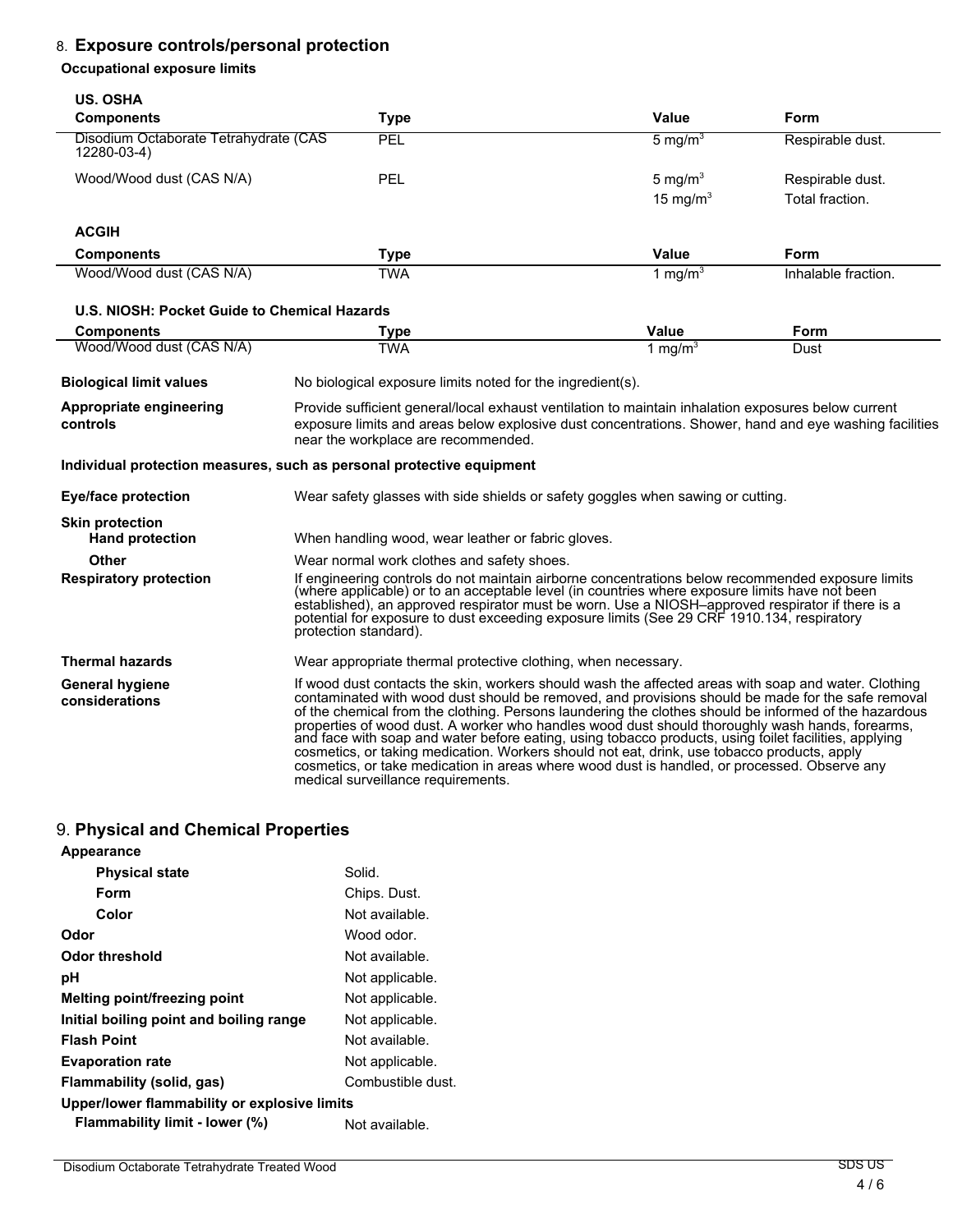| Flammability limit - upper (%)          | Not available.          |
|-----------------------------------------|-------------------------|
| <b>Explosive limit - lower (%)</b>      | Not available.          |
| Explosive limit - upper (%)             | Not available.          |
| Vapor pressure                          | Not applicable.         |
| Vapor density                           | Not applicable.         |
| <b>Relative density</b>                 | $0.4 - 0.8$ (Water = 1) |
| Solubility(ies)                         |                         |
| Solubility (water)                      | < 0.1                   |
| Partition coefficient (n-octanol/water) | Not available.          |
| <b>Auto-ignition temperature</b>        | Not applicable.         |
| <b>Decomposition temperature</b>        | Not available.          |
| Viscosity                               | Not applicable.         |

# 10. **Stability and reactivity**

| <b>Reactivity</b>                            | The product is non-reactive under normal conditions of use, storage and transport.                                                                                                                                        |
|----------------------------------------------|---------------------------------------------------------------------------------------------------------------------------------------------------------------------------------------------------------------------------|
| <b>Chemical stability</b>                    | Stable at normal conditions.                                                                                                                                                                                              |
| <b>Possibility of hazardous</b><br>reactions | Hazardous reactions do not occur.                                                                                                                                                                                         |
| <b>Conditions to avoid</b>                   | Avoid heat, sparks, open flames and other ignition sources. Minimize dust generation and accumulation.<br>Avoid contact with incompatible materials.                                                                      |
| Incompatible materials                       | Oxidizing agents. Drying oils.                                                                                                                                                                                            |
| <b>Hazardous decomposition</b><br>products   | Combustion products may yield irritating and toxic fumes and gases including organic chloride,<br>aldehydes, amines, hydrogen chloride, ammonia, copper compounds, oxygen, boric oxide, oxides of<br>carbon and nitrogen. |

# 11. **Toxicological information**

## **Information on likely routes of exposure**

| <b>Inhalation</b>                                                                  | Wood dust, treated or untreated, is irritating to the nose, throat and lungs. Prolonged or repeated<br>inhalation of wood dusts may cause respiratory irritation, recurrent bronchitis and prolonged colds.<br>Some species may cause allergic respiratory reactions with asthma-like symptoms in sensitized<br>individuals. Prolonged exposure to wood dusts by inhalation has been reported to be associated with<br>nasal and paranasal cancer.                                                     |
|------------------------------------------------------------------------------------|--------------------------------------------------------------------------------------------------------------------------------------------------------------------------------------------------------------------------------------------------------------------------------------------------------------------------------------------------------------------------------------------------------------------------------------------------------------------------------------------------------|
| <b>Skin contact</b>                                                                | Handling may cause splinters. Prolonged contact with treated wood and/or treated wood dust,<br>especially when freshly treated at the plant, may cause irritation to the skin. Abrasive handling or<br>rubbing of the treated wood may increase skin irritation. Some wood species, regardless of treatment,<br>may cause dermatitis or allergic skin reactions in sensitized individuals.                                                                                                             |
| Eye contact                                                                        | Dust may irritate the eyes.                                                                                                                                                                                                                                                                                                                                                                                                                                                                            |
| Ingestion                                                                          | Not likely, due to the form of the product. However, ingestion of dusts generated during working<br>operations may cause nausea and vomiting. Certain species of wood and their dusts may contain<br>natural toxins, which can have adverse effects in humans.                                                                                                                                                                                                                                         |
| Symptoms related to the<br>physical, chemical and<br>toxicological characteristics | Wood dust: May cause nasal dryness, irritation and mucostasis. Coughing, wheezing, sneezing,<br>sinusitis and prolonged colds have also been reported. Depending on wood species may cause<br>respiratory sensitization and/or irritation. Symptoms can include irritation, redness, scratching of the<br>cornea, and tearing. May cause eczema-like skin disorders (dermatitis). Airborne treated or untreated<br>wood dust may cause nose, throat, or lung irritation and other respiratory effects. |
| Information on toxicological effects                                               |                                                                                                                                                                                                                                                                                                                                                                                                                                                                                                        |
| <b>Acute toxicity</b>                                                              | Not expected to be acutely toxic.                                                                                                                                                                                                                                                                                                                                                                                                                                                                      |
| <b>Skin corrosion/irritation</b>                                                   | Dust may irritate skin.                                                                                                                                                                                                                                                                                                                                                                                                                                                                                |
| Serious eye damage/eye<br>irritation                                               | Dust may irritate the eyes.                                                                                                                                                                                                                                                                                                                                                                                                                                                                            |
| Respiratory or skin sensitization<br><b>ACGIH Sensitization</b>                    |                                                                                                                                                                                                                                                                                                                                                                                                                                                                                                        |
| Wood/Wood dust (CAS N/A)                                                           | Dermal sensitization. Respiratory sensitization.                                                                                                                                                                                                                                                                                                                                                                                                                                                       |
| <b>Respiratory sensitization</b>                                                   | Exposure to wood dusts can result in hypersensitivity.                                                                                                                                                                                                                                                                                                                                                                                                                                                 |
|                                                                                    |                                                                                                                                                                                                                                                                                                                                                                                                                                                                                                        |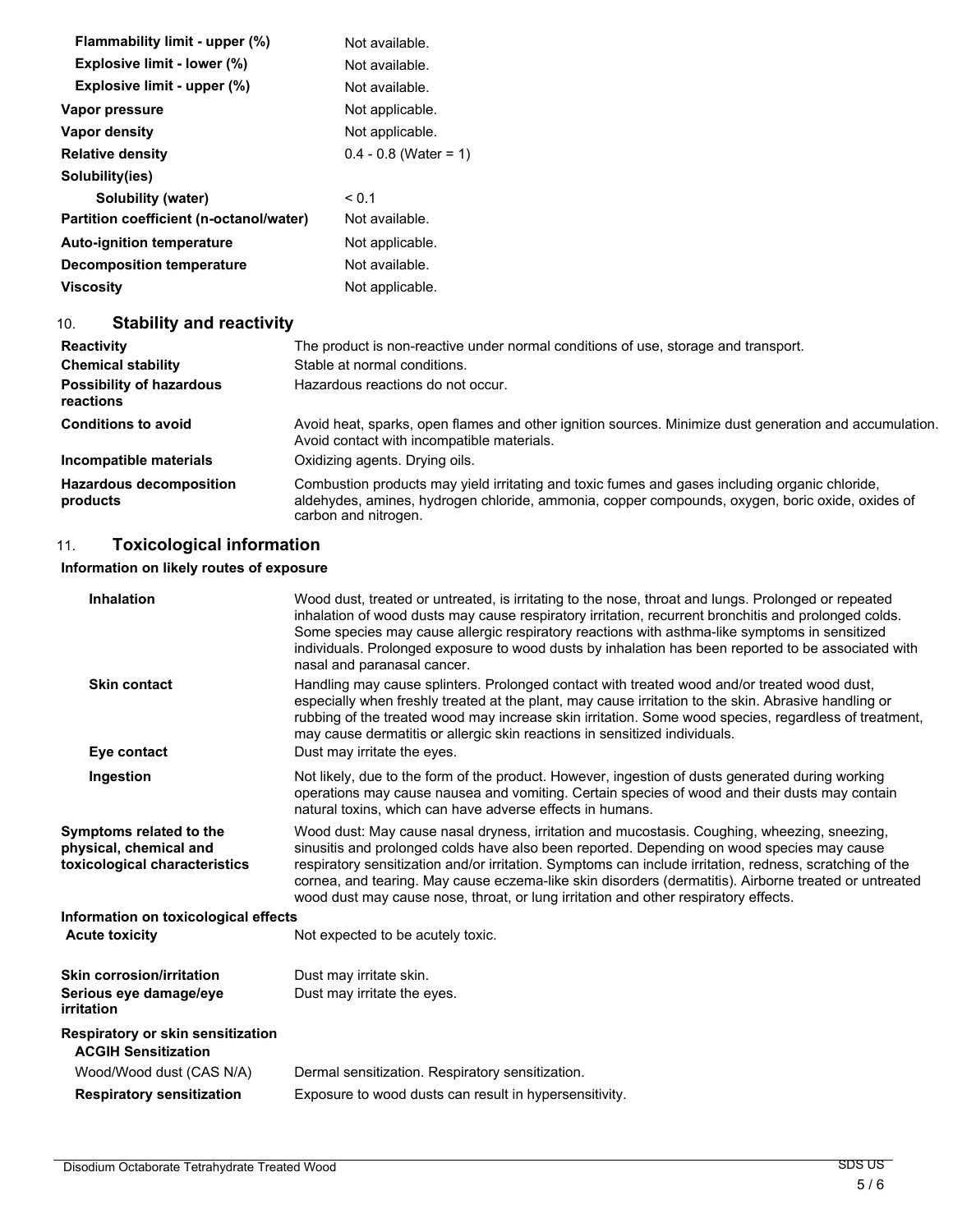| <b>Skin sensitization</b>                                                           | Exposure to wood dust can result in the development of contact dermatitis. The primary irritant<br>dermatitis resulting from skin contact with wood dusts consist of erythema, blistering, and sometimes<br>erosion and secondary infections occur.                                                                                                                                                                                                                                                                                                                                                                                                                                                                                                                                                                                                                                                                                                                                                                                                         |
|-------------------------------------------------------------------------------------|-------------------------------------------------------------------------------------------------------------------------------------------------------------------------------------------------------------------------------------------------------------------------------------------------------------------------------------------------------------------------------------------------------------------------------------------------------------------------------------------------------------------------------------------------------------------------------------------------------------------------------------------------------------------------------------------------------------------------------------------------------------------------------------------------------------------------------------------------------------------------------------------------------------------------------------------------------------------------------------------------------------------------------------------------------------|
| Germ cell mutagenicity                                                              | No component of this product present at levels greater than or equal to 0.1% is identified as a mutagen<br>by OSHA.                                                                                                                                                                                                                                                                                                                                                                                                                                                                                                                                                                                                                                                                                                                                                                                                                                                                                                                                         |
| Carcinogenicity                                                                     | May cause cancer by inhalation.                                                                                                                                                                                                                                                                                                                                                                                                                                                                                                                                                                                                                                                                                                                                                                                                                                                                                                                                                                                                                             |
|                                                                                     | Untreated wood dust or saw dust: The International Agency for Research on Cancer (IARC) classifies<br>untreated wood dust as a Group I human carcinogen. The classification is based primarily on IARC's<br>evaluation of increased risk in the occurrence of adenocarcinomas of the nasal cavities and paranasal<br>sinuses associated with occupational exposures of untreated wood dust. Epidemiological studies have been reported on carcinogenic risks of employment in the furniture-making industry, the carpentry<br>industry, and the lumber and sawmill industry. IARC has reviewed these studies and reports that there<br>is sufficient evidence that nasal carcinomas have been caused by employment in the furniture-making industry where the excess risk is associated with exposure to untreated wood dust or sawdust from<br>hardwood species. IARC concluded that epidemiological data are not sufficient to make a definite assessment of the carcinogenic risk of employment as a carpenter or worker in a lumber mill or<br>sawmill. |
| IARC Monographs. Overall Evaluation of Carcinogenicity                              |                                                                                                                                                                                                                                                                                                                                                                                                                                                                                                                                                                                                                                                                                                                                                                                                                                                                                                                                                                                                                                                             |
| Wood/Wood dust (CAS N/A)                                                            | 1 Carcinogenic to humans.                                                                                                                                                                                                                                                                                                                                                                                                                                                                                                                                                                                                                                                                                                                                                                                                                                                                                                                                                                                                                                   |
| <b>NTP Report on Carcinogens</b><br>Wood/Wood dust (CAS N/A)                        | Known To Be Human Carcinogen.                                                                                                                                                                                                                                                                                                                                                                                                                                                                                                                                                                                                                                                                                                                                                                                                                                                                                                                                                                                                                               |
|                                                                                     | OSHA Specifically Regulated Substances (29 CFR 1910.1001-1050)                                                                                                                                                                                                                                                                                                                                                                                                                                                                                                                                                                                                                                                                                                                                                                                                                                                                                                                                                                                              |
| Not listed.                                                                         |                                                                                                                                                                                                                                                                                                                                                                                                                                                                                                                                                                                                                                                                                                                                                                                                                                                                                                                                                                                                                                                             |
| <b>Reproductive toxicity</b><br>Specific target organ toxicity -<br>single exposure | May damage fertility or the unborn child by ingestion.<br>Not classified.                                                                                                                                                                                                                                                                                                                                                                                                                                                                                                                                                                                                                                                                                                                                                                                                                                                                                                                                                                                   |
| Specific target organ toxicity -<br>repeated exposure                               | Not classified.                                                                                                                                                                                                                                                                                                                                                                                                                                                                                                                                                                                                                                                                                                                                                                                                                                                                                                                                                                                                                                             |
| <b>Aspiration hazard</b>                                                            | Not likely, due to the form of the product.                                                                                                                                                                                                                                                                                                                                                                                                                                                                                                                                                                                                                                                                                                                                                                                                                                                                                                                                                                                                                 |
| <b>Chronic effects</b>                                                              | Chronic exposure to wood dusts can result in pneumonitis, and coughing, wheezing, fever and the<br>other signs and symptoms associated with chronic bronchitis.                                                                                                                                                                                                                                                                                                                                                                                                                                                                                                                                                                                                                                                                                                                                                                                                                                                                                             |
| <b>Ecological information</b><br>12.                                                |                                                                                                                                                                                                                                                                                                                                                                                                                                                                                                                                                                                                                                                                                                                                                                                                                                                                                                                                                                                                                                                             |
| <b>Ecotoxicity</b>                                                                  | The product is not classified as environmentally hazardous.                                                                                                                                                                                                                                                                                                                                                                                                                                                                                                                                                                                                                                                                                                                                                                                                                                                                                                                                                                                                 |
| Persistence and degradability                                                       | No data is available on the degradability of this product.                                                                                                                                                                                                                                                                                                                                                                                                                                                                                                                                                                                                                                                                                                                                                                                                                                                                                                                                                                                                  |
| <b>Bioaccumulative potential</b><br><b>Mobility in soil</b>                         | No data available on bioaccumulation.<br>The product is insoluble in water.                                                                                                                                                                                                                                                                                                                                                                                                                                                                                                                                                                                                                                                                                                                                                                                                                                                                                                                                                                                 |
| <b>Mobility in general</b>                                                          | The product is not volatile but may be spread by dust-raising handling.                                                                                                                                                                                                                                                                                                                                                                                                                                                                                                                                                                                                                                                                                                                                                                                                                                                                                                                                                                                     |
| <b>Other adverse effects</b>                                                        | No other adverse environmental effects (e.g. ozone depletion, photochemical ozone creation potential,<br>endocrine disruption, global warming potential) are expected from this component.                                                                                                                                                                                                                                                                                                                                                                                                                                                                                                                                                                                                                                                                                                                                                                                                                                                                  |
| <b>Disposal considerations</b><br>13.                                               |                                                                                                                                                                                                                                                                                                                                                                                                                                                                                                                                                                                                                                                                                                                                                                                                                                                                                                                                                                                                                                                             |
| <b>Disposal instructions</b>                                                        | Dispose in accordance with applicable federal, state, and local regulations. Do not discharge into<br>drains, water courses or onto the ground.                                                                                                                                                                                                                                                                                                                                                                                                                                                                                                                                                                                                                                                                                                                                                                                                                                                                                                             |
| Local disposal regulations                                                          | Dispose in accordance with all applicable regulations.                                                                                                                                                                                                                                                                                                                                                                                                                                                                                                                                                                                                                                                                                                                                                                                                                                                                                                                                                                                                      |
| <b>Hazardous waste code</b>                                                         | Not regulated.                                                                                                                                                                                                                                                                                                                                                                                                                                                                                                                                                                                                                                                                                                                                                                                                                                                                                                                                                                                                                                              |
| Waste from residues / unused<br>products                                            | Dispose in accordance with all applicable regulations. Do not discharge into drains, water courses or<br>onto the ground.                                                                                                                                                                                                                                                                                                                                                                                                                                                                                                                                                                                                                                                                                                                                                                                                                                                                                                                                   |
| <b>Contaminated packaging</b>                                                       | Since emptied containers may retain product residue, follow label warnings even after container is<br>emptied.                                                                                                                                                                                                                                                                                                                                                                                                                                                                                                                                                                                                                                                                                                                                                                                                                                                                                                                                              |
| <b>Transport information</b><br>14.                                                 |                                                                                                                                                                                                                                                                                                                                                                                                                                                                                                                                                                                                                                                                                                                                                                                                                                                                                                                                                                                                                                                             |
| <b>DOT</b>                                                                          | Not regulated as dangerous goods.                                                                                                                                                                                                                                                                                                                                                                                                                                                                                                                                                                                                                                                                                                                                                                                                                                                                                                                                                                                                                           |
| <b>IATA</b>                                                                         | Not regulated as dangerous goods.                                                                                                                                                                                                                                                                                                                                                                                                                                                                                                                                                                                                                                                                                                                                                                                                                                                                                                                                                                                                                           |
|                                                                                     |                                                                                                                                                                                                                                                                                                                                                                                                                                                                                                                                                                                                                                                                                                                                                                                                                                                                                                                                                                                                                                                             |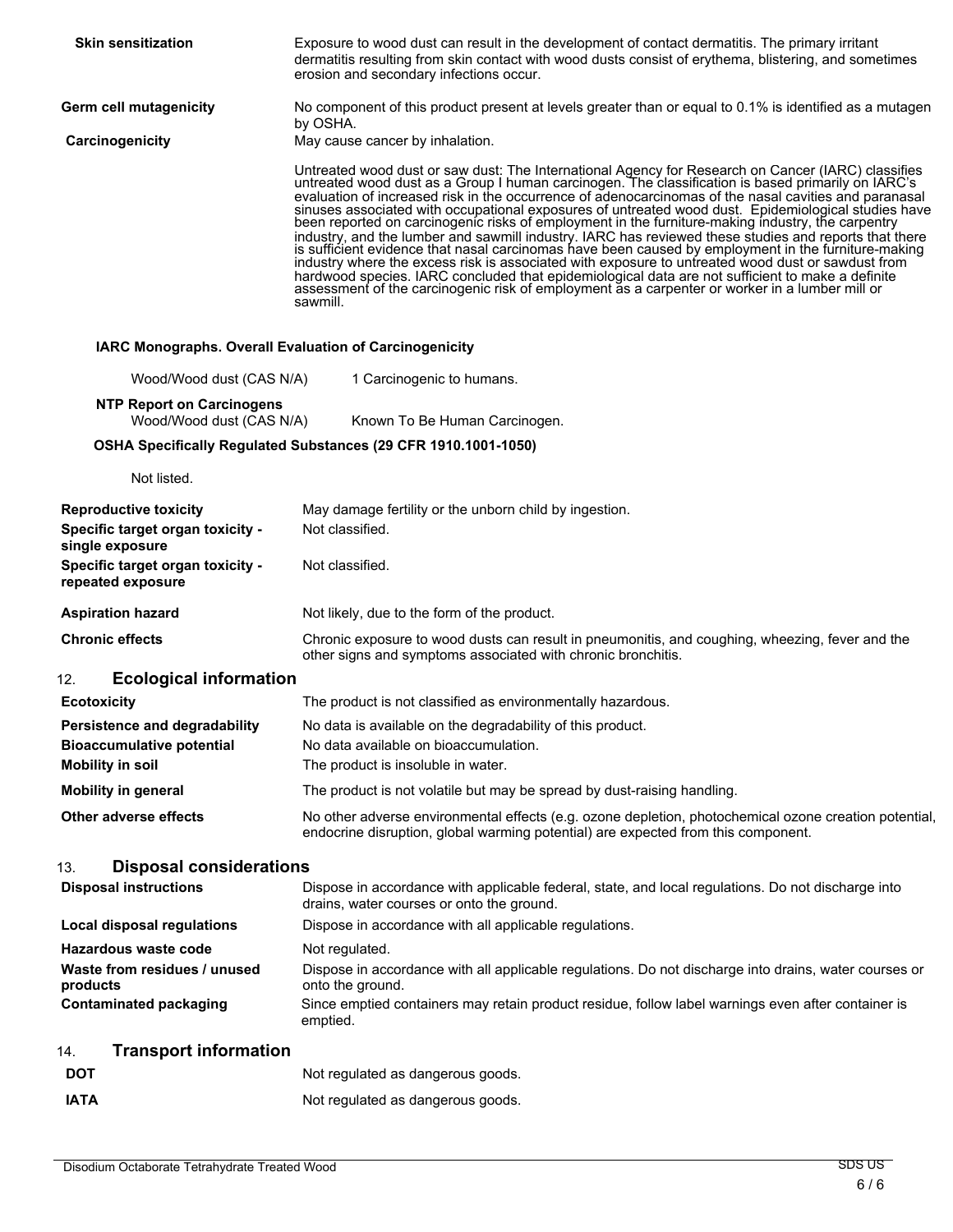**Transport in bulk according to Annex II of MARPOL 73/78 and the IBC Code** Not applicable.

#### **15. Regulatory information**

| <b>US federal regulations</b>                                 | This product is a "Hazardous Chemical" as defined by the OSHA Hazard Communication Standard,<br>29 CFR 1910.1200.                                                                                                                                                                                                       |               |                |                        |
|---------------------------------------------------------------|-------------------------------------------------------------------------------------------------------------------------------------------------------------------------------------------------------------------------------------------------------------------------------------------------------------------------|---------------|----------------|------------------------|
|                                                               | TSCA Section 12(b) Export Notification (40 CFR 707, Subpt. D)                                                                                                                                                                                                                                                           |               |                |                        |
| Not regulated.                                                |                                                                                                                                                                                                                                                                                                                         |               |                |                        |
|                                                               | OSHA Specifically Regulated Substances (29 CFR 1910.1001-1050)                                                                                                                                                                                                                                                          |               |                |                        |
| Not listed.                                                   |                                                                                                                                                                                                                                                                                                                         |               |                |                        |
|                                                               | <b>CERCLA Hazardous Substance List (40 CFR 302.4)</b>                                                                                                                                                                                                                                                                   |               |                |                        |
|                                                               | Copper complex expressed as Copper oxide (CAS Proprietary)                                                                                                                                                                                                                                                              | <b>LISTED</b> |                |                        |
|                                                               | Superfund Amendments and Reauthorization Act of 1986 (SARA) Hazard categories                                                                                                                                                                                                                                           |               |                |                        |
| <b>Hazard categories</b>                                      | Carcinogenicity<br>Reproductive toxicity<br>Combustible dust                                                                                                                                                                                                                                                            |               |                |                        |
| <b>SARA 302 Extremely hazardous substance</b>                 |                                                                                                                                                                                                                                                                                                                         |               | Not listed.    |                        |
| SARA 311/312 Hazardous chemical                               |                                                                                                                                                                                                                                                                                                                         | Yes           |                |                        |
| SARA 313 (TRI reporting)                                      |                                                                                                                                                                                                                                                                                                                         |               | Not regulated. |                        |
| <b>Other federal regulations</b>                              |                                                                                                                                                                                                                                                                                                                         |               |                |                        |
|                                                               | Clean Air Act (CAA) Section 112 Hazardous Air Pollutants (HAPs) List                                                                                                                                                                                                                                                    |               | Not regulated. |                        |
| 68.130)                                                       | Clean Air Act (CAA) Section 112(r) Accidental Release Prevention (40 CFR                                                                                                                                                                                                                                                |               | Not regulated. |                        |
| Safe Drinking Water Act (SDWA)<br><b>US state regulations</b> |                                                                                                                                                                                                                                                                                                                         |               | Not regulated. |                        |
| <b>US. Massachusetts RTK - Substance List</b>                 |                                                                                                                                                                                                                                                                                                                         |               |                |                        |
| Not regulated.                                                |                                                                                                                                                                                                                                                                                                                         |               |                |                        |
|                                                               | US. New Jersey Worker and Community Right-to-Know Act                                                                                                                                                                                                                                                                   |               |                |                        |
|                                                               | Disodium Octaborate Tetrahydrate (CAS 12280-03-4)                                                                                                                                                                                                                                                                       |               |                |                        |
| Wood/Wood dust (CAS N/A)                                      |                                                                                                                                                                                                                                                                                                                         |               |                |                        |
|                                                               | US. Pennsylvania Worker and Community Right-to-Know Law                                                                                                                                                                                                                                                                 |               |                |                        |
| Wood/Wood dust (CAS N/A)                                      |                                                                                                                                                                                                                                                                                                                         |               |                |                        |
| US. Rhode Island RTK                                          |                                                                                                                                                                                                                                                                                                                         |               |                |                        |
| Not regulated.                                                |                                                                                                                                                                                                                                                                                                                         |               |                |                        |
| <b>US. California Proposition 65</b>                          |                                                                                                                                                                                                                                                                                                                         |               |                |                        |
|                                                               | WARNING. Drilling, sawing, sanding or machining wood products can expose you to wood dust, a substance known to the<br>State of California to cause cancer. Avoid inhaling wood dust or use a dust mask or other safeguards for personal protection. For<br>more information, go to www.P65Warnings.ca.gov/wood.        |               |                |                        |
| <b>International Inventories</b>                              |                                                                                                                                                                                                                                                                                                                         |               |                |                        |
| Country(s) or region                                          | <b>Inventory name</b>                                                                                                                                                                                                                                                                                                   |               |                | On inventory (yes/no)* |
| United States & Puerto Rico<br>$country(s)$ .                 | Toxic Substances Control Act (TSCA) Inventory<br>*A "Yes" indicates this product complies with the inventory requirements administered by the governing country(s).<br>A "No" indicates that one or more components of the product are not listed or exempt from listing on the inventory administered by the governing |               |                | Yes                    |

### 16. **Other information, including date of preparation or last revision**

| <b>Issue date</b>    | 04-25-2015 |
|----------------------|------------|
| <b>Revision date</b> | 08-13-2018 |